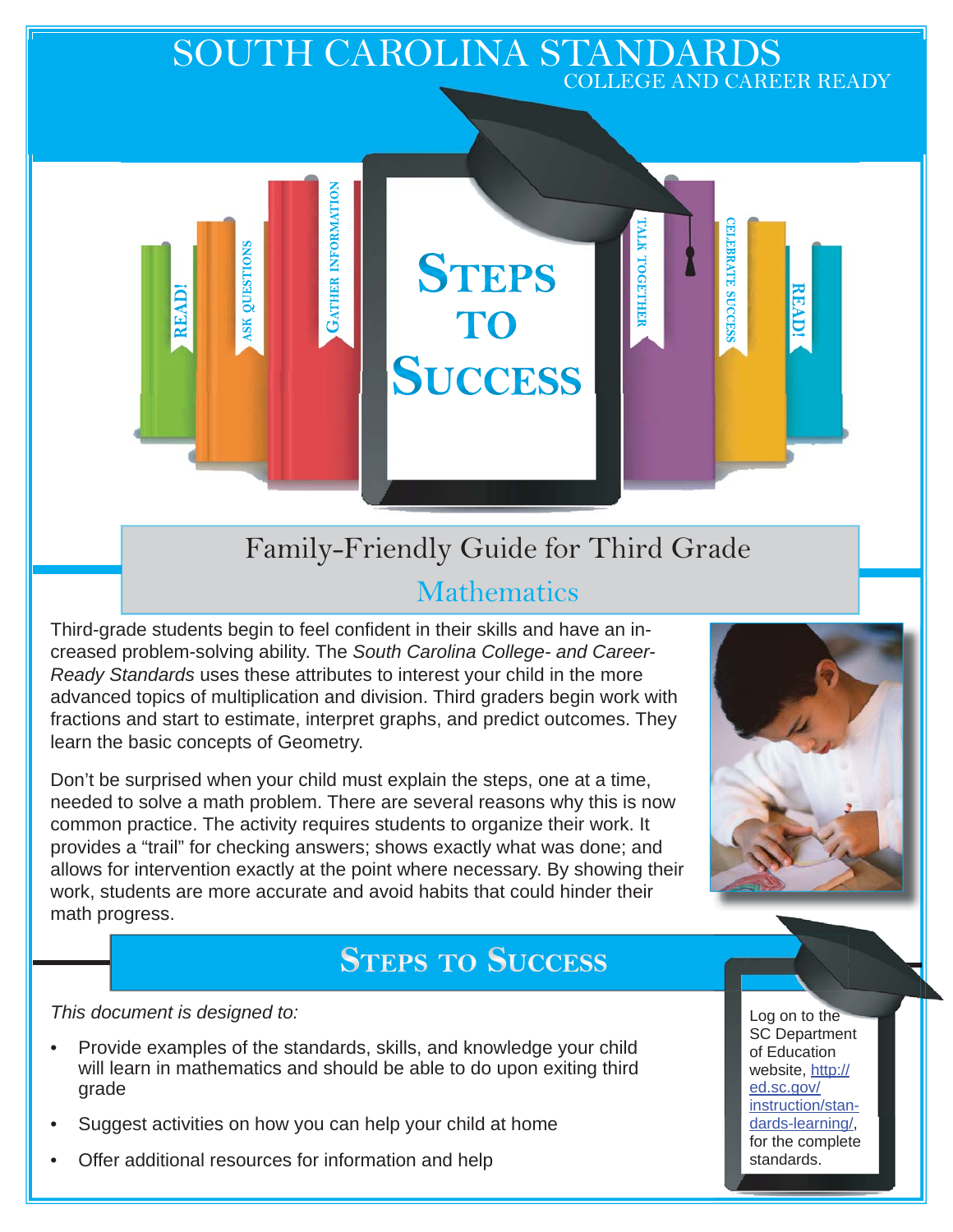### LEARN ABOUT THE STANDARDS

The *South Carolina College- and Career-Ready Standards for Mathematics:*

- Outline the knowledge and skills students must master so that, as high-school graduates, they have the expertise needed to be successful in college or careers.
- Provide a set of grade-level standards, "stair steps," based on the previous grade's standards which serve as the foundation for the next grade.
- Ensure that no matter where a student lives in South Carolina, the expectations for learning are the same.

Human knowledge now doubles about every three years. Therefore, revision of South Carolina's standards occurs periodically to respond to this growth of knowledge and increase of needed skills so our students will be ready for college or jobs. *The Col-* *lege- and Career-Ready Standards* prepare students for dealing with the growing mass of information by not only emphasizing content knowledge but by also stressing the skills of reasoning, analyzing data, and applying information to examine and solve situations.

South Carolinians developed these academic standards for South Carolina's children. The Mathematics standards are aligned with the *Profile of the South Carolina Graduate,* which summarizes the knowledge, skills, and habits employers expect. (See http://sccompetes.org/wp-content/uploads/2016/01/Profileof-the-South-Carolina-Graduate\_Updated.pdf.) Developed by business leaders, the *Profile* is approved by the South Carolina Chamber of Commerce and endorsed by the Superintendents' Roundtable as well as South Carolina's colleges and universities. The *Profile* demands world-class knowledge and skills, and emphasizes critical thinking and problem solving, communication, and interpersonal skills.

### MATHEMATICS IN THIRD GRADE

#### **NUMBER SENSE AND FRACTIONS**

Third-grade students now use numbers up to 100,000. They learn to multiply and divide one-digit numbers. They develop an understanding of fractions as numbers. These **Steps to Success** include:

| <b>Second Grade</b> |                                                                                                                       | <b>Third Grade</b>                                                                                   |  | <b>Fourth Grade</b>                                                                                                    |  |
|---------------------|-----------------------------------------------------------------------------------------------------------------------|------------------------------------------------------------------------------------------------------|--|------------------------------------------------------------------------------------------------------------------------|--|
|                     | Count by tens and hundreds to<br>1,000. Start with any number.                                                        | Read and write numbers up to<br>$\bullet$<br>100,000. Start with any num-<br>ber.                    |  | Read and write numbers up to<br>1,000,000                                                                              |  |
|                     | Understand "place value" up to<br>999 (hundreds, tens, ones)                                                          | Multiply one-digit numbers by<br>$\bullet$<br>multiples of 10                                        |  | Use rounding in order to esti-<br>mate                                                                                 |  |
|                     | Recognize that 100 is a bundle<br>of tens                                                                             | Compare whole numbers using<br>$\bullet$<br>the symbols $>$ (greater than), $=$                      |  | Compare fractions and use the<br>symbols $>$ (greater than), $=$<br>$\text{(equal to)}, \text{ & } \text{(less than)}$ |  |
|                     | Understand that three-digit<br>numbers can be broken up in<br>several ways (4 hundreds, 12<br>tens, and 4 ones, etc.) | (equal to), or $\lt$ (less than)<br>Develop an understanding of<br>$\bullet$<br>what a fraction is   |  | Add and subtract fractions with<br>the same denominator (bottom<br>number)                                             |  |
|                     | Add and subtract fluently<br>through 99                                                                               | Compare the size of two frac-<br>tions                                                               |  | Solve real-world problems<br>involving multiplication of a<br>whole number by a fraction                               |  |
|                     | Add up to four two-digit num-<br>bers. Explain the reason for the<br>answer given.                                    | Understand that whole num-<br>$\bullet$<br>bers can be written as fractions<br>$(4=4/1$ and $1=4/4)$ |  | Write a fraction with a denomi-<br>nator of 10 or 100 as a decimal<br>$(45/100=.45)$                                   |  |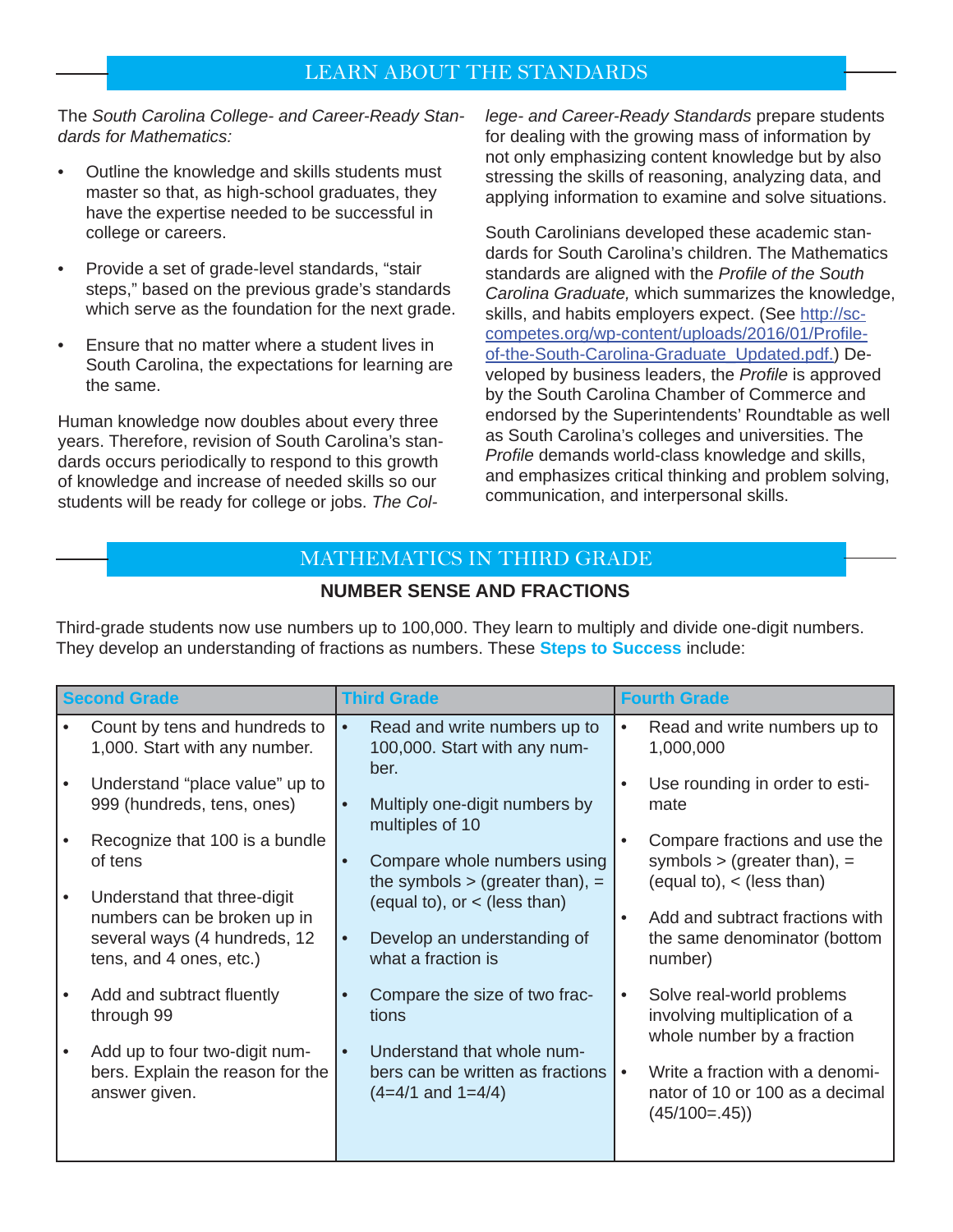# MATHEMATICS IN THIRD GRADE

#### **THINKING AND OPERATIONS**

Third-grade students manage simple multiplication and division problems and apply the skills to solve problems. They work to master the multiplication tables, learning that memorization gives speed, efficiency, and frees up brain space for other math thinking. Students also calculate and estimate in their heads. These **Steps to Success** include:

| <b>Second Grade</b> |                                                                                                                  | <b>Third Grade</b><br><b>Fourth Grade</b>                                                                                                                |           |                                                                                                                                                                                |
|---------------------|------------------------------------------------------------------------------------------------------------------|----------------------------------------------------------------------------------------------------------------------------------------------------------|-----------|--------------------------------------------------------------------------------------------------------------------------------------------------------------------------------|
|                     | Solve one- and two-step<br>word problems with addition<br>and subtraction up to 100                              | Use objects, drawings, and num-<br>$\bullet$<br>bers to represent multiplication<br>of two single-digit numbers                                          |           | Translate multiplication equa-<br>tions into verbal statements<br>(e.g. interpret 35=5x7 as 35<br>is 5 times as many as 7 and 7                                                |
|                     | Determine odd and even<br>numbers, for numbers                                                                   | Use objects, drawings, and<br>numbers to represent division of                                                                                           |           | times as many as 5)                                                                                                                                                            |
|                     | through 20, by finding two<br>equal numbers to represent<br>the number $(3+3=6, 5+5=10)$                         | whole numbers<br>Determine the unknown number<br>in a multiplication or division                                                                         | $\bullet$ | Solve multi-step, real-world<br>problems using the four opera-<br>tions                                                                                                        |
|                     | Use addition to find the num-<br>ber of squares highlighted in<br>a rectangle with up to 5 rows<br>and 5 columns | equation<br>Demonstrate fluency with ba-<br>sic multiplication and division                                                                              | $\bullet$ | Break a number down into its<br>factors (1, 2, and 3 are factors<br>of 6 because $1x6=6$ , $2x3=6$ )                                                                           |
|                     |                                                                                                                  | through 100<br>Solve two-step, real-world prob-<br>lems using addition, subtraction,<br>multiplication, and/or division<br>Identify the pattern in a se- |           | Determine whether a number<br>is a prime number (numbers<br>divisible only by itself or 1) or<br>a composite number (numbers<br>divisible by more numbers than<br>itself or 1) |
|                     |                                                                                                                  | quence of numbers (with 2, 4,<br>6, 8, the pattern adds 2 to the<br>previous number)                                                                     |           | Examine a pattern/sequence of<br>shapes or numbers and deter-<br>mine what should appear next                                                                                  |

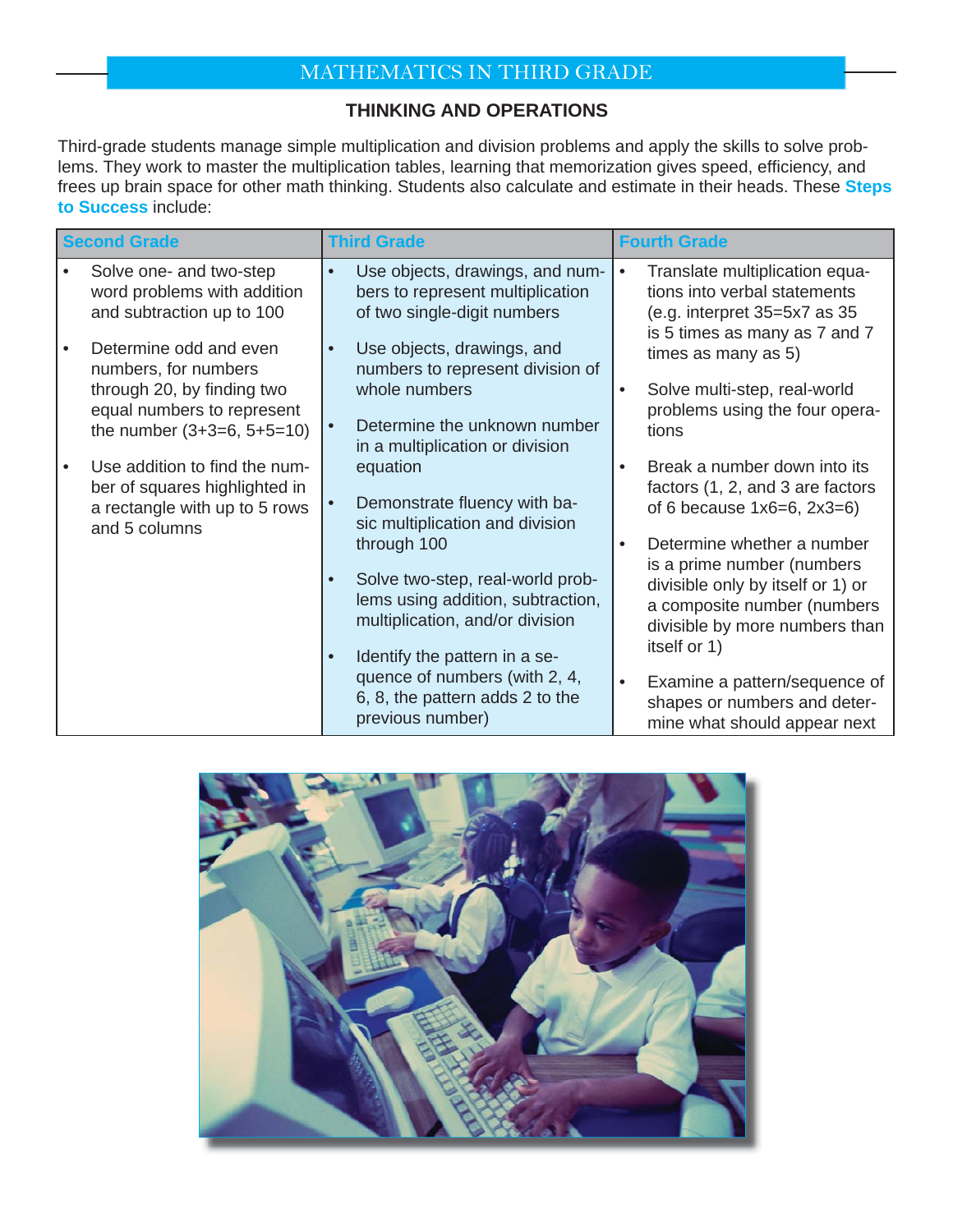# MATHEMATICS IN THIRD GRADE

### **GEOMETRY**

Third-grade students are introduced to the basic concepts of geometry. They learn about area, angles, and the categories of shapes. These **Steps to Success** include:

| <b>Second Grade</b> |                                                                                                                  | <b>Third Grade</b>                                                                                                                                                                                                                                 | <b>Fourth Grade</b> |                                                                                                                 |
|---------------------|------------------------------------------------------------------------------------------------------------------|----------------------------------------------------------------------------------------------------------------------------------------------------------------------------------------------------------------------------------------------------|---------------------|-----------------------------------------------------------------------------------------------------------------|
|                     | Identify triangles, quadrilater-<br>als, hexagons, and cubes.<br>Draw shapes with a specific<br>number of sides. | Understand that shapes can<br>$\bullet$<br>share features and those<br>features can be part of a larger<br>category. Squares and rect-                                                                                                             |                     | Identify points, line segments,<br>rays, angles, and parallel lines<br>in 2-dimensional shapes                  |
|                     | Divide a rectangle into equal-<br>sized rows and columns. Count<br>to find the total number of the               | angles are both four sided and<br>they are part of the category<br>"quadrilateral.")<br>Partition (separate) two-<br>dimensional shapes into 2, 3,<br>4, 6, 8 equal parts and under-<br>stand that the equal parts do<br>not have to have the same |                     | Classify quadrilaterals based<br>on whether they have parallel<br>or perpendicular lines                        |
|                     | parts.<br>After dividing shapes into equal<br>parts, understand a half, a<br>fourth, a half of, and a fourth of  |                                                                                                                                                                                                                                                    |                     | Recognize symmetry in a<br>2-dimensional figure, identify<br>symmetrical figures, and draw<br>lines of symmetry |
|                     | Recognize that parts of an<br>object become smaller as the<br>number of parts increases                          | shape. Half of a circle and half<br>of a rectangle are equal in size<br>because they are halves even<br>though the shape is different.                                                                                                             |                     |                                                                                                                 |
|                     |                                                                                                                  | Identify and draw angles:<br>right (90 degrees), acute (less<br>than 90 degrees), and obtuse<br>(greater than 90 degrees)                                                                                                                          |                     |                                                                                                                 |
|                     |                                                                                                                  | Identify a three-dimensional<br>$\bullet$<br>object like a pyramid from a<br>two-dimensional object (flat<br>pattern)                                                                                                                              |                     |                                                                                                                 |

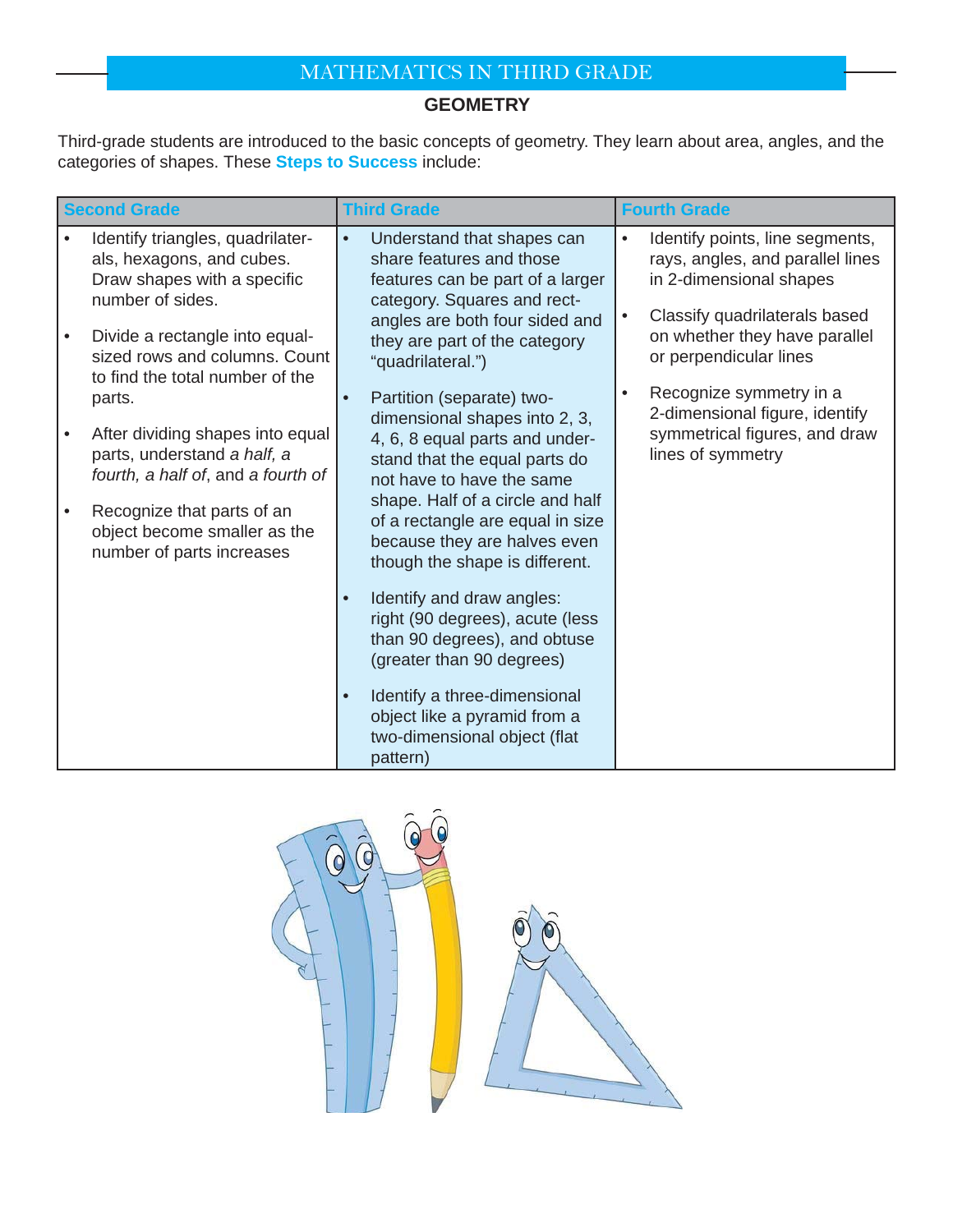# MATHEMATICS IN THIRD GRADE

#### **MEASUREMENT AND DATA ANALYSIS**

Third-grade students add to their knowledge of measures and shapes. Students solve math problems involving objects' area, perimeter, and volume. They make and read bar and line graphs. These **Steps to Success** include:

| <b>Second Grade</b> |                                                                                                                                 | <b>Third Grade</b>                                                                                                                                |           | <b>Fourth Grade</b>                                                                                    |  |
|---------------------|---------------------------------------------------------------------------------------------------------------------------------|---------------------------------------------------------------------------------------------------------------------------------------------------|-----------|--------------------------------------------------------------------------------------------------------|--|
|                     | Use suitable tools to measure<br>the length of an object                                                                        | Tell and record time to the<br>$\bullet$<br>nearest minute and solve time<br>problems within the hour using                                       | $\bullet$ | Convert measurement from a<br>larger unit to a smaller unit (for<br>example, feet into inches or       |  |
|                     | Measure an object using vari-<br>ous lengths (foot/yard). Explain                                                               | addition and subtraction                                                                                                                          |           | meters into centimeters)                                                                               |  |
|                     | why the measurements differ.<br>Estimate and measure in ev-<br>eryday units (inch, foot, yard,<br>centimeter, meter). Determine | Estimate and measure liquid<br>$\bullet$<br>volume (for example, pint, gal-<br>lon, milliliter, liter)<br>Create and read scaled bar<br>$\bullet$ |           | Solve real-world problems<br>using up to four operations<br>involving length, time, mass,<br>and money |  |
|                     | how much longer one object is<br>from another.                                                                                  | graphs and line graphs to rep-<br>resent collected data                                                                                           |           | Create a line plot to present<br>data and explain what it shows                                        |  |
|                     | Sort and classify items into 4<br>categories and represent the<br>"data" using picture and bar                                  | Understand the difference be-<br>$\bullet$<br>tween area and perimeter and<br>how to measurement each                                             | $\bullet$ | Use a protractor to draw and<br>measure angles                                                         |  |
|                     | graphs                                                                                                                          | Solve real-world problems in-<br>$\bullet$                                                                                                        |           | Find unknown angles using ad-<br>dition and subtraction                                                |  |
|                     | Produce data by measuring<br>objects and organize the data<br>on a horizontal line plot                                         | volving the perimeter and area<br>of shapes with straight sides                                                                                   |           |                                                                                                        |  |
|                     | Tell time to the nearest five<br>minutes and use a.m. and p.m.                                                                  |                                                                                                                                                   |           |                                                                                                        |  |
|                     | Solve real-world problems us-<br>ing dollar bills with the \$sym-<br>bol and using coins with the $\epsilon$<br>symbol          |                                                                                                                                                   |           |                                                                                                        |  |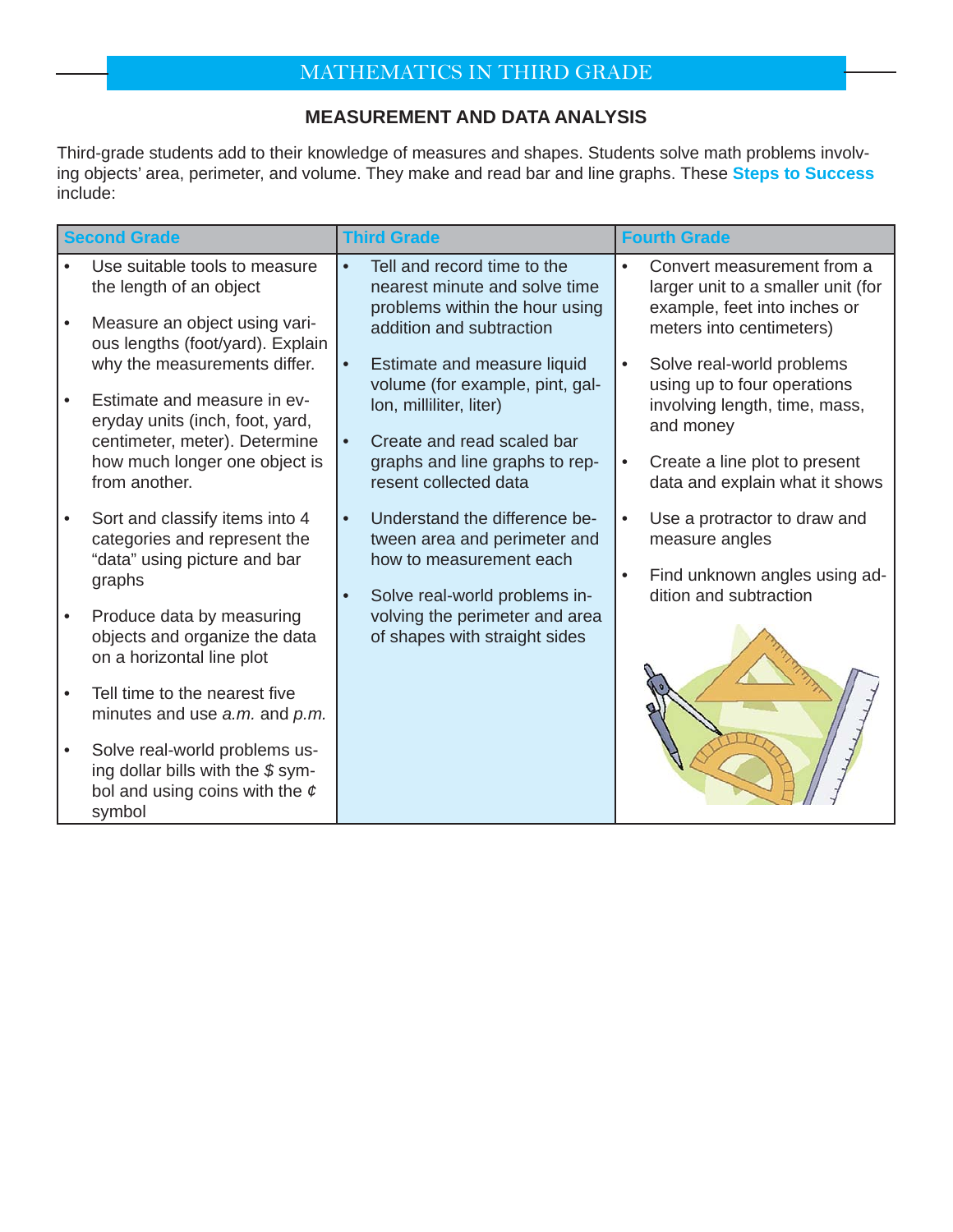### LEARNING AT HOME

Work with your child at home to help him succeed in third-grade math. Be informed about what she is working on and know whether she needs help with specific skills. Stay positive as your child works to establish his foundation for future math concepts. Your attitude makes all the difference to her. Here are some suggestions for things to do at home to help your child learn:

- Use coins and have your child show you how many ways she can make 5 cents, 10 cents, 25 cents, and 50 cents.
- Cut out grocery store coupons and have him determine how much money is saved. Ask your child what could be purchased using the savings from the coupon. A pack of gum? A pencil? How much money could be saved if she had 3, 4, or 5 of the coupons? What could he purchase with those savings?
- Help your child understand the concept of division by separating a collection of objects. First, separate the objects into an equal number of groups. For example, if 12 toys were separated so that there were 4 toys in each group, how many groups of 4 would you have? (Answer: 3) Second, separate the objects so that there is an equal number in each pile. If 12 toys were separated into 3 equal piles/groups, how many toys would be in each group? (Answer: 4)
- Use flash cards to work with your child to memorize the multiplication tables.